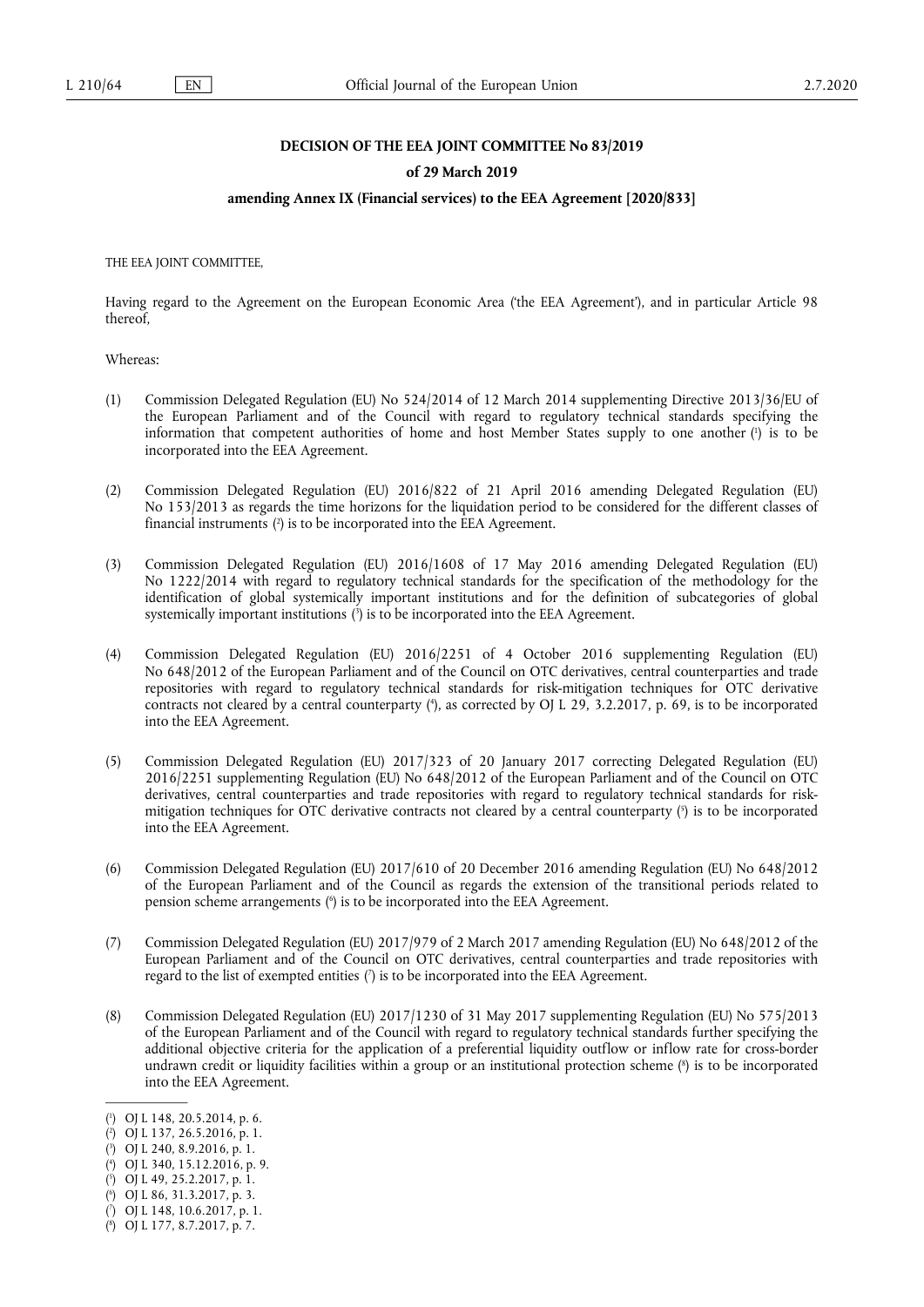- <span id="page-1-11"></span>(9) Commission Implementing Regulation (EU) No 620/2014 of 4 June 2014 laying down implementing technical standards with regard to information exchange between competent authorities of home and host Member States, according to Directive 2013/36/EU of the European Parliament and of the Council ( 9 [\)](#page-1-0) is to be incorporated into the EEA Agreement.
- <span id="page-1-12"></span>(10) Commission Implementing Regulation (EU) No 1317/2014 of 11 December 2014 on the extension of the transitional periods related to own funds requirements for exposures to central counterparties in Regulations (EU) No 575/2013 and (EU) No 648/2012 of the European Parliament and of the Council ( [10\)](#page-1-1) is to be incorporated into the EEA Agreement.
- <span id="page-1-13"></span>(11) Commission Implementing Regulation (EU) 2015/880 of 4 June 2015 on the extension of the transitional periods related to own funds requirements for exposures to central counterparties set out in Regulations (EU) No 575/2013 and (EU) No 648/2012 of the European Parliament and of the Council (<sup>11</sup>), as corrected by OJ L 244, 19.9.2015, p. 60, is to be incorporated into the EEA Agreement.
- <span id="page-1-14"></span>(12) Commission Implementing Regulation (EU) 2015/2326 of 11 December 2015 on the extension of the transitional periods related to own funds requirements for exposures to central counterparties set out in Regulation (EU) No 575/2013 and Regulation (EU) No 648/2012 of the European Parliament and of the Council ( [12\)](#page-1-3) is to be incorporated into the EEA Agreement.
- <span id="page-1-15"></span>(13) Commission Implementing Regulation (EU) 2016/892 of 7 June 2016 on the extension of the transitional periods related to own funds requirements for exposures to central counterparties set out in Regulation (EU) No 575/2013 and Regulation (EU) No 648/2012 of the European Parliament and of the Council ( [13\)](#page-1-4) is to be incorporated into the EEA Agreement.
- <span id="page-1-16"></span>(14) Commission Implementing Regulation (EU) 2016/2227 of 9 December 2016 on the extension of the transitional periods related to own funds requirements for exposures to central counterparties set out in Regulations (EU) No 575/2013 and (EU) No 648/2012 of the European Parliament and of the Council ( [14\)](#page-1-5) is to be incorporated into the EEA Agreement.
- <span id="page-1-17"></span>(15) Commission Implementing Regulation (EU) 2017/461 of 16 March 2017 laying down implementing technical standards with regard to common procedures, forms and templates for the consultation process between the relevant competent authorities for proposed acquisitions of qualifying holdings in credit institutions as referred to in Article 24 of Directive 2013/36/EU of the European Parliament and of the Council ( [15\)](#page-1-6) is to be incorporated into the EEA Agreement.
- <span id="page-1-18"></span>(16) Commission Implementing Regulation (EU) 2017/954 of 6 June 2017 on the extension of the transitional periods related to own funds requirements for exposures to central counterparties set out in Regulations (EU) No 575/2013 and (EU) No 648/2012 of the European Parliament and of the Council ( [16\)](#page-1-7) is to be incorporated into the EEA Agreement.
- <span id="page-1-19"></span>(17) Commission Implementing Regulation (EU) 2017/1443 of 29 June 2017 amending Implementing Regulation (EU) No 680/2014 laying down implementing technical standards with regards to supervisory reporting of institutions according to Regulation (EU) No 575/2013 of the European Parliament and of the Council ( [17\)](#page-1-8) is to be incorporated into the EEA Agreement.
- <span id="page-1-20"></span>(18) Commission Implementing Regulation (EU) 2017/1486 of 10 July 2017 amending Implementing Regulation (EU) 2016/2070 as regards benchmarking portfolios and reporting instructions ( [18\)](#page-1-9) is to be incorporated into the EEA Agreement.
- <span id="page-1-21"></span>(19) Commission Implementing Regulation (EU) 2018/634 of 24 April 2018 amending Implementing Regulation (EU) 2016/1799 as regards the mapping tables specifying the correspondence between the credit risk assessments of external credit assessment institutions and the credit quality steps set out in Regulation (EU) No 575/2013 of the European Parliament and of the Council ( [19\)](#page-1-10) is to be incorporated into the EEA Agreement.

<span id="page-1-6"></span>( [15\)](#page-1-17) OJ L 72, 17.3.2017, p. 57.

<span id="page-1-8"></span>( [17\)](#page-1-19) OJ L 213, 17.8.2017, p. 1.

<span id="page-1-0"></span>[<sup>\(</sup>](#page-1-11) 9 ) OJ L 172, 12.6.2014, p. 1.

<span id="page-1-1"></span><sup>(</sup> [10\)](#page-1-12) OJ L 355, 12.12.2014, p. 6.

<span id="page-1-2"></span><sup>(</sup> [11\)](#page-1-13) OJ L 143, 9.6.2015, p. 7.

<span id="page-1-3"></span><sup>(</sup> [12\)](#page-1-14) OJ L 328, 12.12.2015, p. 108.

<span id="page-1-4"></span><sup>(</sup> [13\)](#page-1-15) OJ L 151, 8.6.2016, p. 4.

<span id="page-1-5"></span><sup>(</sup> [14\)](#page-1-16) OJ L 336, 10.12.2016, p. 36.

<span id="page-1-7"></span><sup>(</sup> [16\)](#page-1-18) OJ L 144, 7.6.2017, p. 14.

<span id="page-1-9"></span><sup>(</sup> [18\)](#page-1-20) OJ L 225, 31.8.2017, p. 1.

<span id="page-1-10"></span><sup>(</sup> [19\)](#page-1-21) OJ L 105, 25.4.2018, p. 14.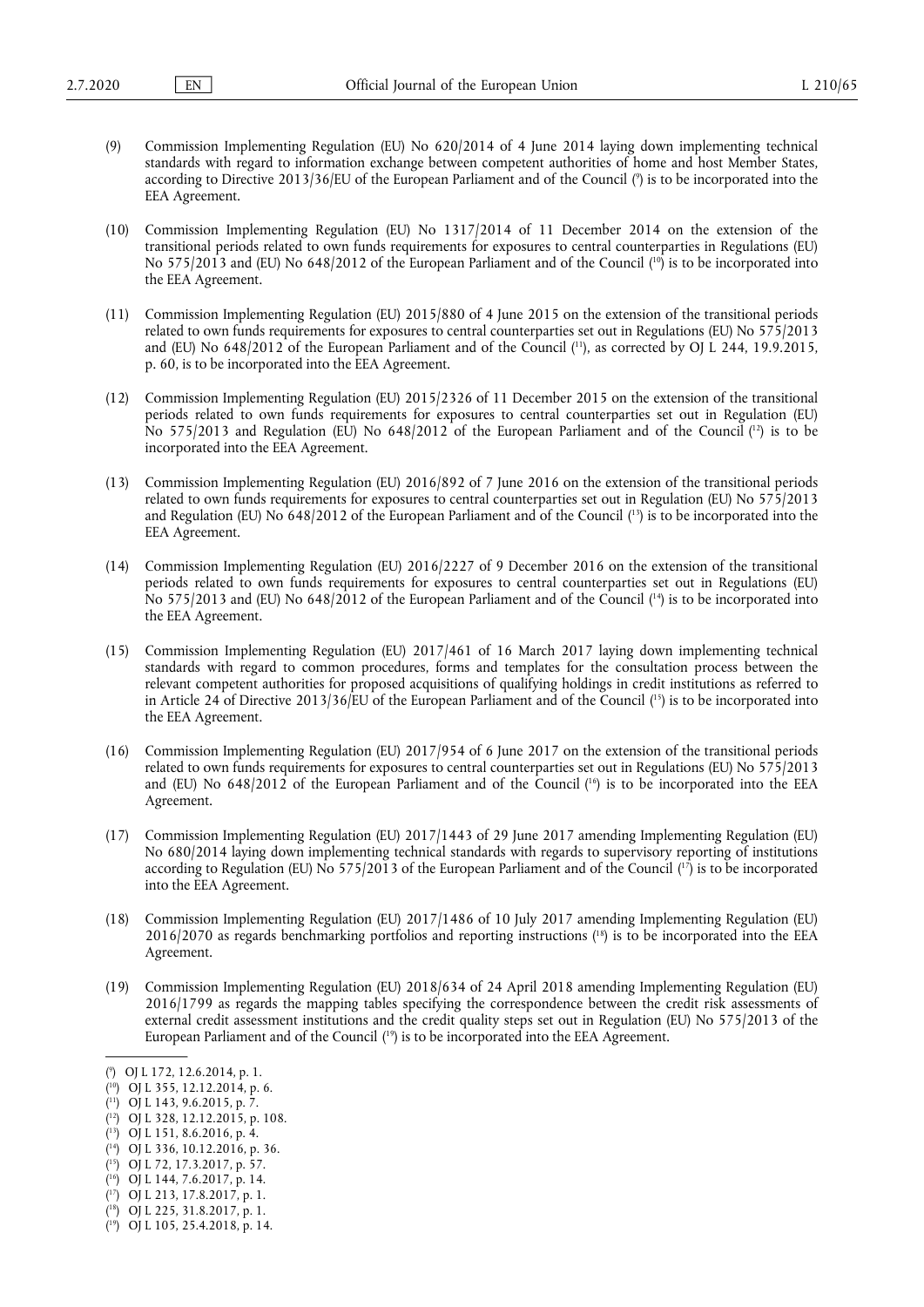- (20) Commission Implementing Decision (EU) 2016/377 of 15 March 2016 on the equivalence of the regulatory framework of the United States of America for central counterparties that are authorised and supervised by the Commodity Futures Trading Commission to the requirements of Regulation (EU) No 648/2012 of the European Parliament and of the Council (<sup>20</sup>) is to be incorporated into the EEA Agreement.
- <span id="page-2-8"></span><span id="page-2-7"></span>(21) Commission Implementing Decision (EU) 2016/2269 of 15 December 2016 on the equivalence of the regulatory framework for central counterparties in India in accordance with Regulation (EU) No 648/2012 of the European Parliament and of the Council ( [21\)](#page-2-1) is to be incorporated into the EEA Agreement.
- <span id="page-2-9"></span>(22) Commission Implementing Decision (EU) 2016/2274 of 15 December 2016 on the equivalence of the regulatory framework for central counterparties in New Zealand in accordance with Regulation (EU) No 648/2012 of the European Parliament and of the Council ( [22\)](#page-2-2) is to be incorporated into the EEA Agreement.
- <span id="page-2-10"></span>(23) Commission Implementing Decision (EU) 2016/2275 of 15 December 2016 on the equivalence of the regulatory framework for central counterparties in Japan in accordance with Regulation (EU) No 648/2012 of the European Parliament and of the Council (<sup>23</sup>) is to be incorporated into the EEA Agreement.
- <span id="page-2-11"></span>(24) Commission Implementing Decision (EU) 2016/2276 of 15 December 2016 on the equivalence of the regulatory framework for central counterparties in Brazil in accordance with Regulation (EU) No 648/2012 of the European Parliament and of the Council (<sup>24</sup>) is to be incorporated into the EEA Agreement.
- <span id="page-2-12"></span>(25) Commission Implementing Decision (EU) 2016/2277 of 15 December 2016 on the equivalence of the regulatory framework for central counterparties in the Dubai International Financial Centre in accordance with Regulation (EU) No  $648/2012$  of the European Parliament and of the Council  $(^{25})$  is to be incorporated into the EEA Agreement.
- <span id="page-2-13"></span>(26) Commission Implementing Decision (EU) 2016/2278 of 15 December 2016 on the equivalence of the regulatory framework for central counterparties in the United Arab Emirates in accordance with Regulation (EU) No 648/2012 of the European Parliament and of the Council  $(26)$  is to be incorporated into the EEA Agreement.
- (27) Annex IX to the EEA Agreement should therefore be amended accordingly,

HAS ADOPTED THIS DECISION:

#### *Article 1*

Annex IX to the EEA Agreement shall be amended as follows:

- (1) The following indent is added in point 14ab (Commission Implementing Regulation (EU) No 680/2014):
	- **32017 R 1443**: Commission Implementing Regulation (EU) 2017/1443 of 29 June 2017 (OJ L 213, 17.8.2017, p. 1).'
- (2) The following is added in point 14m (Commission Implementing Regulation (EU) 2016/2070):

', as amended by:

- **32017 R 1486**: Commission Implementing Regulation (EU) 2017/1486 of 10 July 2017 (OJ L 225, 31.8.2017, p. 1).'
- (3) The following is added in point 14azc (Commission Implementing Regulation (EU) 2016/1799):

', as amended by:

— **32018 R 0634**: Commission Implementing Regulation (EU) 2018/634 of 24 April 2018 (OJ L 105, 25.4.2018, p. 14).'

<span id="page-2-0"></span><sup>(</sup> [20\)](#page-2-7) OJ L 70, 16.3.2016, p. 32.

<span id="page-2-1"></span><sup>(</sup> [21\)](#page-2-8) OJ L 342, 16.12.2016, p. 38.

<span id="page-2-2"></span><sup>(</sup> [22\)](#page-2-9) OJ L 342, 16.12.2016, p. 54.

<span id="page-2-3"></span><sup>(</sup> [23\)](#page-2-10) OJ L 342, 16.12.2016, p. 57.

<span id="page-2-4"></span><sup>(</sup> [24\)](#page-2-11) OJ L 342, 16.12.2016, p. 61.

<span id="page-2-5"></span><sup>(</sup> [25\)](#page-2-12) OJ L 342, 16.12.2016, p. 65.

<span id="page-2-6"></span><sup>(</sup> [26\)](#page-2-13) OJ L 342, 16.12.2016, p. 68.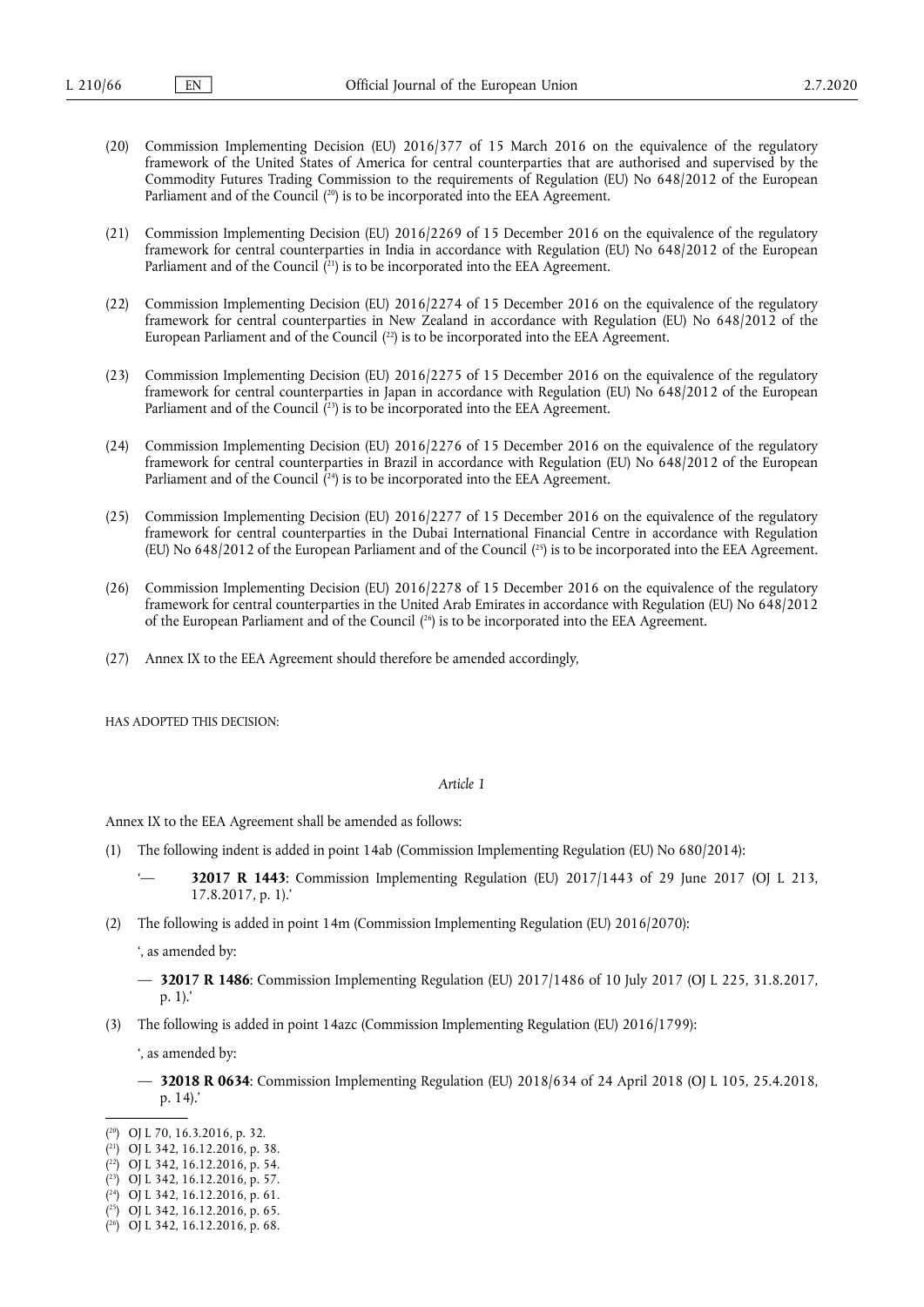- (4) The following points are inserted after point 14azf (Commission Delegated Regulation (EU) 2017/208):
	- '14azg. **32014 R 1317**: Commission Implementing Regulation (EU) No 1317/2014 of 11 December 2014 on the extension of the transitional periods related to own funds requirements for exposures to central counterparties in Regulations (EU) No 575/2013 and (EU) No 648/2012 of the European Parliament and of the Council (OJ L 355, 12.12.2014, p. 6).
	- 14azh. **32015 R 0880**: Commission Implementing Regulation (EU) 2015/880 of 4 June 2015 on the extension of the transitional periods related to own funds requirements for exposures to central counterparties set out in Regulations (EU) No 575/2013 and (EU) No 648/2012 of the European Parliament and of the Council (OJ L 143, 9.6.2015, p. 7), as corrected by OJ L 244, 19.9.2015, p. 60.
	- 14azi. **32015 R 2326**: Commission Implementing Regulation (EU) 2015/2326 of 11 December 2015 on the extension of the transitional periods related to own funds requirements for exposures to central counterparties set out in Regulation (EU) No 575/2013 and Regulation (EU) No 648/2012 of the European Parliament and of the Council (OJ L 328, 12.12.2015, p. 108).
	- 14azj. **32016 R 0892**: Commission Implementing Regulation (EU) 2016/892 of 7 June 2016 on the extension of the transitional periods related to own funds requirements for exposures to central counterparties set out in Regulation (EU) No 575/2013 and Regulation (EU) No 648/2012 of the European Parliament and of the Council (OJ L 151, 8.6.2016, p. 4).
	- 14azk. **32016 R 2227**: Commission Implementing Regulation (EU) 2016/2227 of 9 December 2016 on the extension of the transitional periods related to own funds requirements for exposures to central counterparties set out in Regulations (EU) No 575/2013 and (EU) No 648/2012 of the European Parliament and of the Council (OJ L 336, 10.12.2016, p. 36).
	- 14azl. **32017 R 0954**: Commission Implementing Regulation (EU) 2017/954 of 6 June 2017 on the extension of the transitional periods related to own funds requirements for exposures to central counterparties set out in Regulations (EU) No 575/2013 and (EU) No 648/2012 of the European Parliament and of the Council (OJ L 144, 7.6.2017, p. 14).
	- 14azm. **32017 R 1230**: Commission Delegated Regulation (EU) 2017/1230 of 31 May 2017 supplementing Regulation (EU) No 575/2013 of the European Parliament and of the Council with regard to regulatory technical standards further specifying the additional objective criteria for the application of a preferential liquidity outflow or inflow rate for cross-border undrawn credit or liquidity facilities within a group or an institutional protection scheme (OJ L 177, 8.7.2017, p. 7).'
- (5) The following is added in point 14l (Commission Delegated Regulation (EU) No 1222/2014):

', as amended by:

— **32016 R 1608**: Commission Delegated Regulation (EU) 2016/1608 of 17 May 2016 (OJ L 240, 8.9.2016, p. 1).'

- (6) The following is added after point 14n (Commission Delegated Regulation (EU) 2017/180):
	- '14o. **32014 R 0524**: Commission Delegated Regulation (EU) No 524/2014 of 12 March 2014 supplementing Directive 2013/36/EU of the European Parliament and of the Council with regard to regulatory technical standards specifying the information that competent authorities of home and host Member States supply to one another (OJ L 148, 20.5.2014, p. 6).

The provisions of the Delegated Regulation shall, for the purposes of this Agreement, be read with the following adaptation:

In Articles 12(1) and 16(a), the words "or, as regards the EFTA States, national law or the EEA Agreement" shall be inserted after the words "national or Union law".

- 14p. **32014 R 0620**: Commission Implementing Regulation (EU) No 620/2014 of 4 June 2014 laying down implementing technical standards with regard to information exchange between competent authorities of home and host Member States, according to Directive 2013/36/EU of the European Parliament and of the Council (OJ L 172, 12.6.2014, p. 1).
- 14q. **32017 R 0461**: Commission Implementing Regulation (EU) 2017/461 of 16 March 2017 laying down implementing technical standards with regard to common procedures, forms and templates for the consultation process between the relevant competent authorities for proposed acquisitions of qualifying holdings in credit institutions as referred to in Article 24 of Directive 2013/36/EU of the European Parliament and of the Council (OJ L 72, 17.3.2017, p. 57).'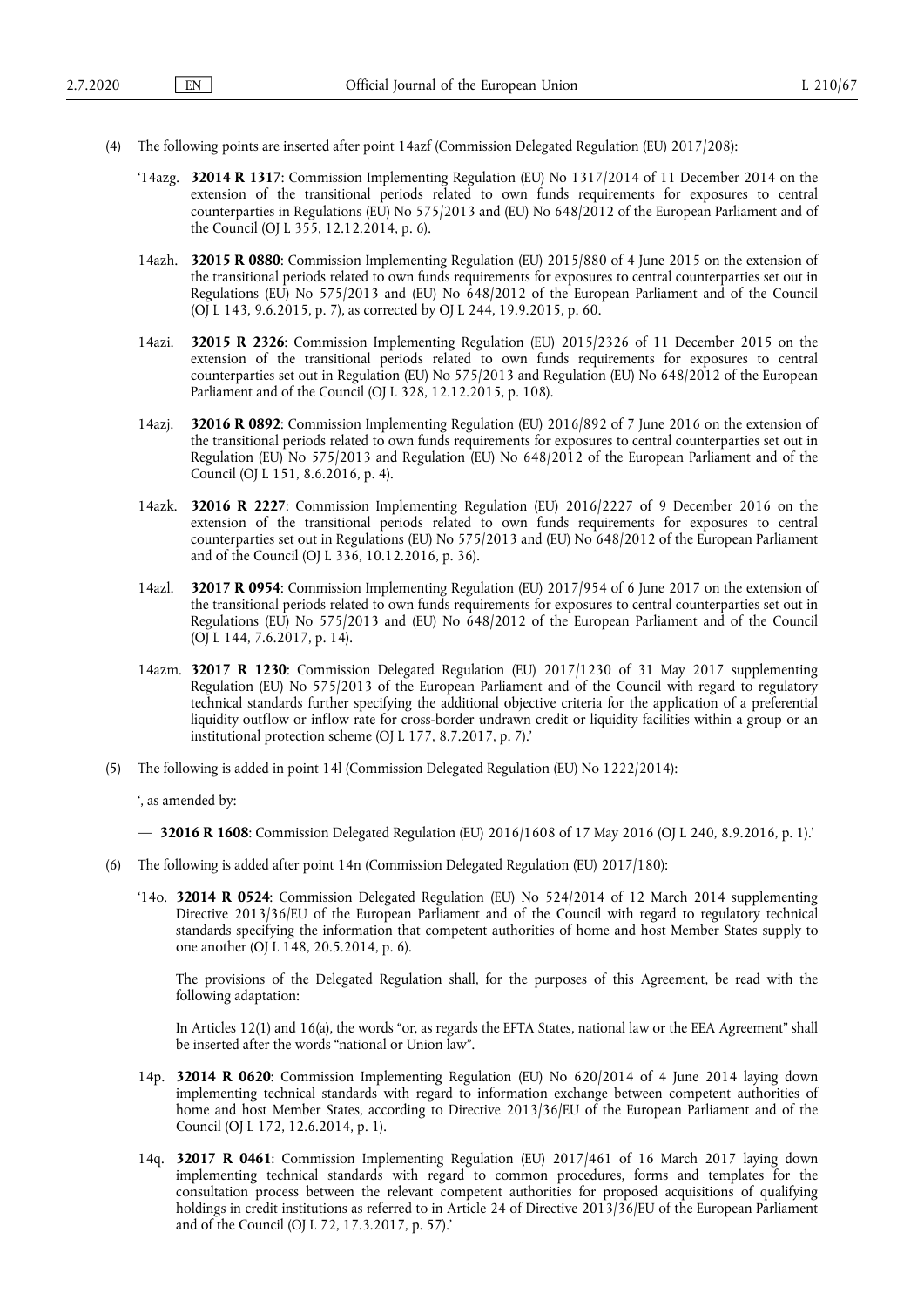- (7) The following indents are inserted in point 31bc (Regulation (EU) No 648/2012 of the European Parliament and of the Council):
	- '— **32017 R 0610**: Commission Delegated Regulation (EU) 2017/610 of 20 December 2016 (OJ L 86, 31.3.2017, p. 3),
	- **32017 R 0979**: Commission Delegated Regulation (EU) 2017/979 of 2 March 2017 (OJ L 148, 10.6.2017, p. 1).'
- (8) The following points are inserted after point 31bcan (Commission Implementing Decision (EU) 2016/2273):
	- '31bcao. **32016 D 0377**: Commission Implementing Decision (EU) 2016/377 of 15 March 2016 on the equivalence of the regulatory framework of the United States of America for central counterparties that are authorised and supervised by the Commodity Futures Trading Commission to the requirements of Regulation (EU) No 648/2012 of the European Parliament and of the Council (OJ L 70, 16.3.2016, p. 32).
	- 31bcap. **32016 D 2269**: Commission Implementing Decision (EU) 2016/2269 of 15 December 2016 on the equivalence of the regulatory framework for central counterparties in India in accordance with Regulation (EU) No 648/2012 of the European Parliament and of the Council (OJ L 342, 16.12.2016, p. 38).
	- 31bcaq. **32016 D 2274**: Commission Implementing Decision (EU) 2016/2274 of 15 December 2016 on the equivalence of the regulatory framework for central counterparties in New Zealand in accordance with Regulation (EU) No 648/2012 of the European Parliament and of the Council (OJ L 342, 16.12.2016, p. 54).
	- 31bcar. **32016 D 2275**: Commission Implementing Decision (EU) 2016/2275 of 15 December 2016 on the equivalence of the regulatory framework for central counterparties in Japan in accordance with Regulation (EU) No 648/2012 of the European Parliament and of the Council (OJ L 342, 16.12.2016, p. 57).
	- 31bcas. **32016 D 2276**: Commission Implementing Decision (EU) 2016/2276 of 15 December 2016 on the equivalence of the regulatory framework for central counterparties in Brazil in accordance with Regulation (EU) No 648/2012 of the European Parliament and of the Council (OJ L 342, 16.12.2016, p. 61).
	- 31bcat. **32016 D 2277**: Commission Implementing Decision (EU) 2016/2277 of 15 December 2016 on the equivalence of the regulatory framework for central counterparties in the Dubai International Financial Centre in accordance with Regulation (EU) No 648/2012 of the European Parliament and of the Council (OJ L 342, 16.12.2016, p. 65).
	- 31bcau. **32016 D 2278**: Commission Implementing Decision (EU) 2016/2278 of 15 December 2016 on the equivalence of the regulatory framework for central counterparties in the United Arab Emirates in accordance with Regulation (EU) No 648/2012 of the European Parliament and of the Council (OJ L 342, 16.12.2016, p. 68).'
- (9) The following is inserted in point 31bcj (Commission Delegated Regulation (EU) No 153/2013):

', as amended by:

- **32016 R 0822**: Commission Delegated Regulation (EU) 2016/822 of 21 April 2016 (OJ L 137, 26.5.2016, p. 1).'
- (10) The following is inserted after point 31bcr (Commission Delegated Regulation (EU) 2016/1178)
	- '31bcs. **32016 R 2251**: Commission Delegated Regulation (EU) 2016/2251 of 4 October 2016 supplementing Regulation (EU) No 648/2012 of the European Parliament and of the Council on OTC derivatives, central counterparties and trade repositories with regard to regulatory technical standards for risk-mitigation techniques for OTC derivative contracts not cleared by a central counterparty (OJ L 340, 15.12.2016, p. 9), as corrected by OJ L 29, 3.2.2017, p. 69, as amended by:
		- **32017 R 0323**: Commission Delegated Regulation (EU) 2017/323 of 20 January 2017 (OJ L 49, 25.2.2017, p. 1).

The provisions of the Delegated Regulation shall, for the purposes of this Agreement, be read with the following adaptations:

(a) In Article 35, as regards the EFTA States, the words "16 August 2012" shall read "1 July 2017".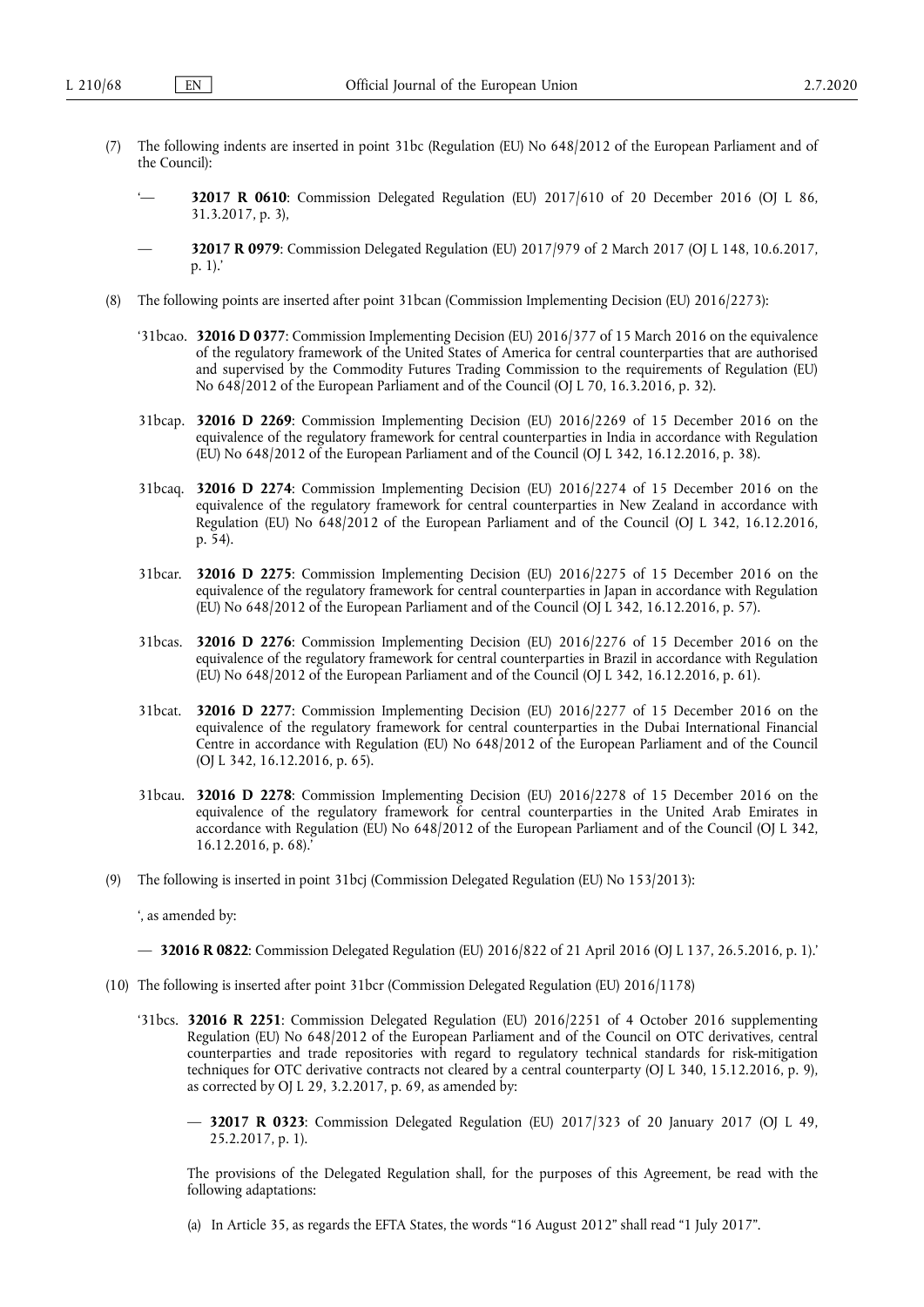- (b) In Article 36, as regards the EFTA States:
	- (i) in point (a) of paragraph 1, the words "this Regulation" shall read "Decision of the EEA Joint Committee Decision No 83/2019 of 29 March 2019";
	- (ii) in points (b) and (c) of paragraph 1, the words "1 September 2017" and the words "1 September 2018" shall read "1 month after the date of entry into force of Decision of the EEA Joint Committee Decision No 83/2019 of 29 March 2019";
	- (iii) in point (d) of paragraph 1, the words "1 September 2019" shall read "1 month after the date of entry into force of Decision of the EEA Joint Committee Decision No 83/2019 of 29 March 2019 or from 1 September 2019, whichever is the later.";
	- (iv) in paragraph 2, points (a) and (b) shall read as follows:
		- "(a) 3 years after the date of entry into force of this Regulation, where no equivalence decision adopted pursuant to Article 13(2) of Regulation (EU) No 648/2012 for the purposes of Article 11(3) of that Regulation in respect of the relevant third country applies in the EEA;
		- (b) the later of the following dates where an equivalence decision adopted pursuant to Article 13(2) of Regulation (EU) No 648/2012 for the purposes of Article 11(3) of that Regulation in respect of the relevant third country applies in the EEA:
			- (i) 4 months after the date of entry into force of the decision of the EEA Joint Committee containing the decision adopted pursuant to Article 13(2) of Regulation (EU) No 648/2012 for the purposes of Article 11(3) of that Regulation in respect of the relevant third country;
			- (ii) the applicable date determined pursuant to paragraph 1.".
- (c) In Article 37, as regards the EFTA States:
	- (i) point (b) of paragraph 1 shall read as follows:
		- "(b) from 5 months after the date of entry into force of Decision of the EEA Joint Committee No 83/2019 of 29 March 2019.";
	- (ii) in point (b) of paragraph 2, the words "the date of entry into application of" shall read "the date of entry into force of the decision of the EEA Joint Committee containing";
	- (iii) in paragraph 3, points (a) and (b) shall read as follows:
		- "(a) 3 years after the date of entry into force of this Regulation, where no equivalence decision adopted pursuant to Article 13(2) of Regulation (EU) No 648/2012 for the purposes of Article 11(3) of that Regulation in respect of the relevant third country applies in the EEA;
		- (b) the later of the following dates where an equivalence decision adopted pursuant to Article 13(2) of Regulation (EU) No 648/2012 for the purposes of Article 11(3) of that Regulation in respect of the relevant third country applies in the EEA:
			- (i) 4 months after the date of entry into force of the decision of the EEA Joint Committee containing the decision adopted pursuant to Article 13(2) of Regulation (EU) No 648/2012 for the purposes of Article 11(3) of that Regulation in respect of the relevant third country;
			- (ii) the applicable date determined pursuant to paragraph 1.".
- (d) In Article 38(2), as regards the EFTA States, the words "4 July 2017" shall read "6 months after the date of entry into force of Decision of the EEA Joint Committee No 83/2019 of 29 March 2019."
- (e) In point (a) of Article 39(1), as regards the EFTA States, the words "March, April and May of 2016" shall read "March, April and May of the year preceding the year of entry into force of Decision of the EEA Joint Committee No 83/2019 of 29 March 2019".'